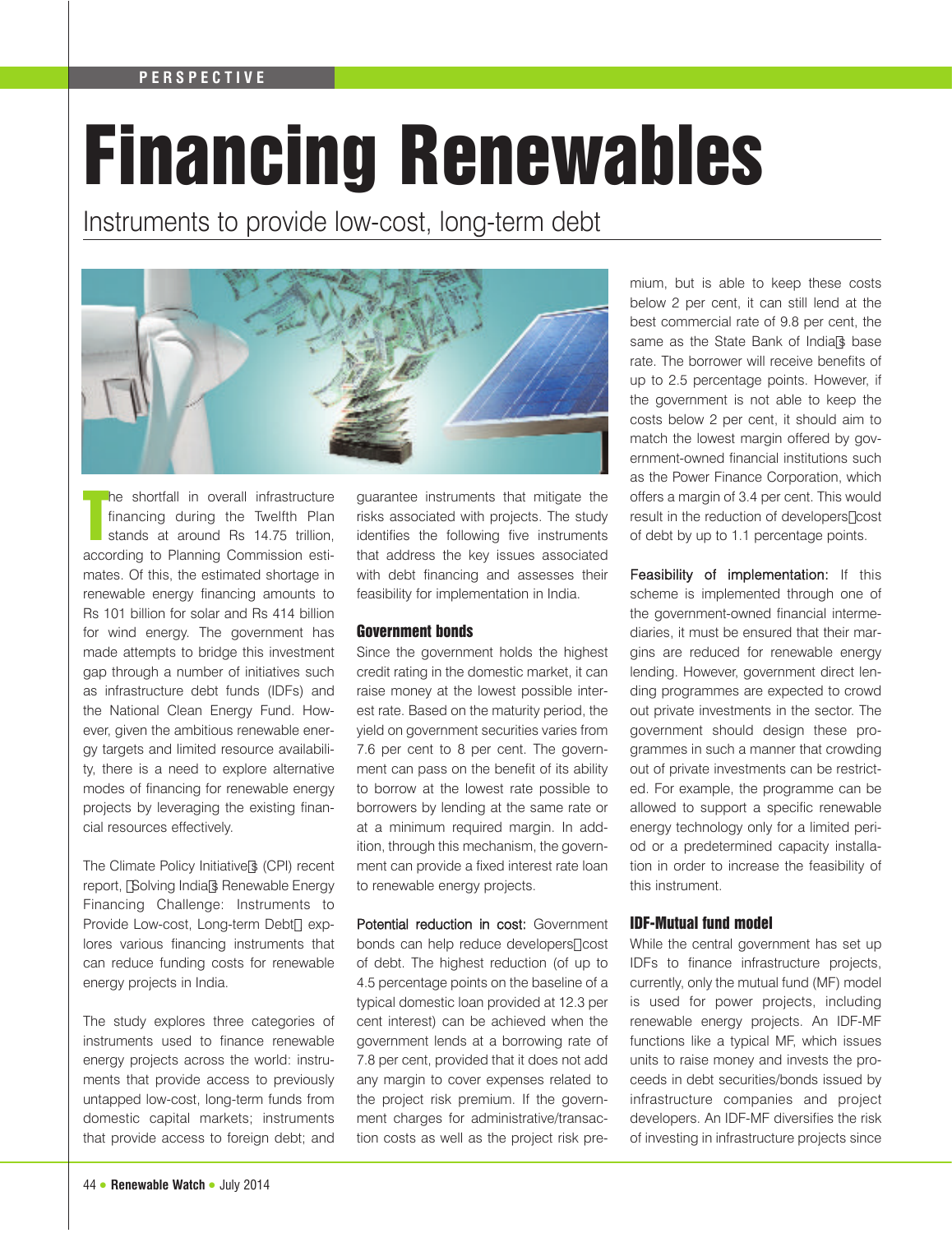the units derive their value from a basket of bonds rather than an individual bond.

Potential reduction in cost: If the IDF-MF mechanism is successful in developing the corporate bond market in India, the cost of debt for the borrower could reduce by up to 3 percentage points from the current median interest rate of 12.3 per cent on a 10-year domestic loan for renewable energy projects. For example, NTPC Limited, which has an AAA rating, issued a 10-year corporate bond in 2012 with a coupon rate of 9.26 per cent. Hence, depending on the rating, a renewable energy project developer could issue bonds at 9.3-12.3 per cent, with a possible saving of up to 3 percentage points. Using the cash flow models, the study finds that lowering the cost of debt by 3 per cent and increasing the tenor by five years would reduce the delivered cost of renewable energy projects by approximately 14.5 per cent, as compared to projects that do not receive any federal support and rely on commercial loans.

Feasibility of implementation: The implementation feasibility of IDF-MFs is high. The framework for IDFs has been established by the government and the first IDFs under the MF and non-banking financial company (NBFC) models have already been approved by the respective regulatory bodies. However, the amount of additional money that an IDF-MF can mobilise depends on the design and eventual success of the scheme. With the current design, the fund would mostly attract additional domestic capital from insurance and pension funds, but may not attract further foreign investment as the units of the fund would be issued in Indian currency.

## Partial credit guarantee

Partial credit guarantees reduce the cost of debt by enhancing the credit rating of a project. The guarantor agency (usually a multilateral agency or a private financial institution) leverages its higher credit rating to reduce project financing risks by guaranteeing a specific proportion of the borrowing. For bonds with a lower credit rating, the cost of debt is higher since the expected risk premium is higher. For example, the cost of borrowing for an AArated bond is up to 3.48 per cent lower than a BBB-rated bond.

Potential reduction in cost: The net reduc-

tion in the cost of debt through a partial credit guarantee is estimated at 1.4-1.9 percentage points. The benefit is highest (1.9 per cent) in the case of credit enhancement from A to AA, which is possible if banks bear the construction risk and if project bonds are issued after the construction period, when the requisite level of credit enhancement is lower on account of reduced risks. Using the cash flow models, the study estimates that reducing the cost of debt by 1.9 percentage points and increasing the tenor by five years would reduce the cost of developing renewable energy projects by approximately 10.5 per cent, as compared to projects which involve raising funds at a cost equivalent to a typical A-rated bond.

Feasibility of implementation: The implementation feasibility of partial credit quarantees in India is high. Institutional frameworks like India Infrastructure Finance Company Limited are already offering such guarantees, which lower the implementation cost. However, partial credit guarantees require coordination among several stakeholders, including lenders, the multilateral agency (which offers counterguarantees), project developers